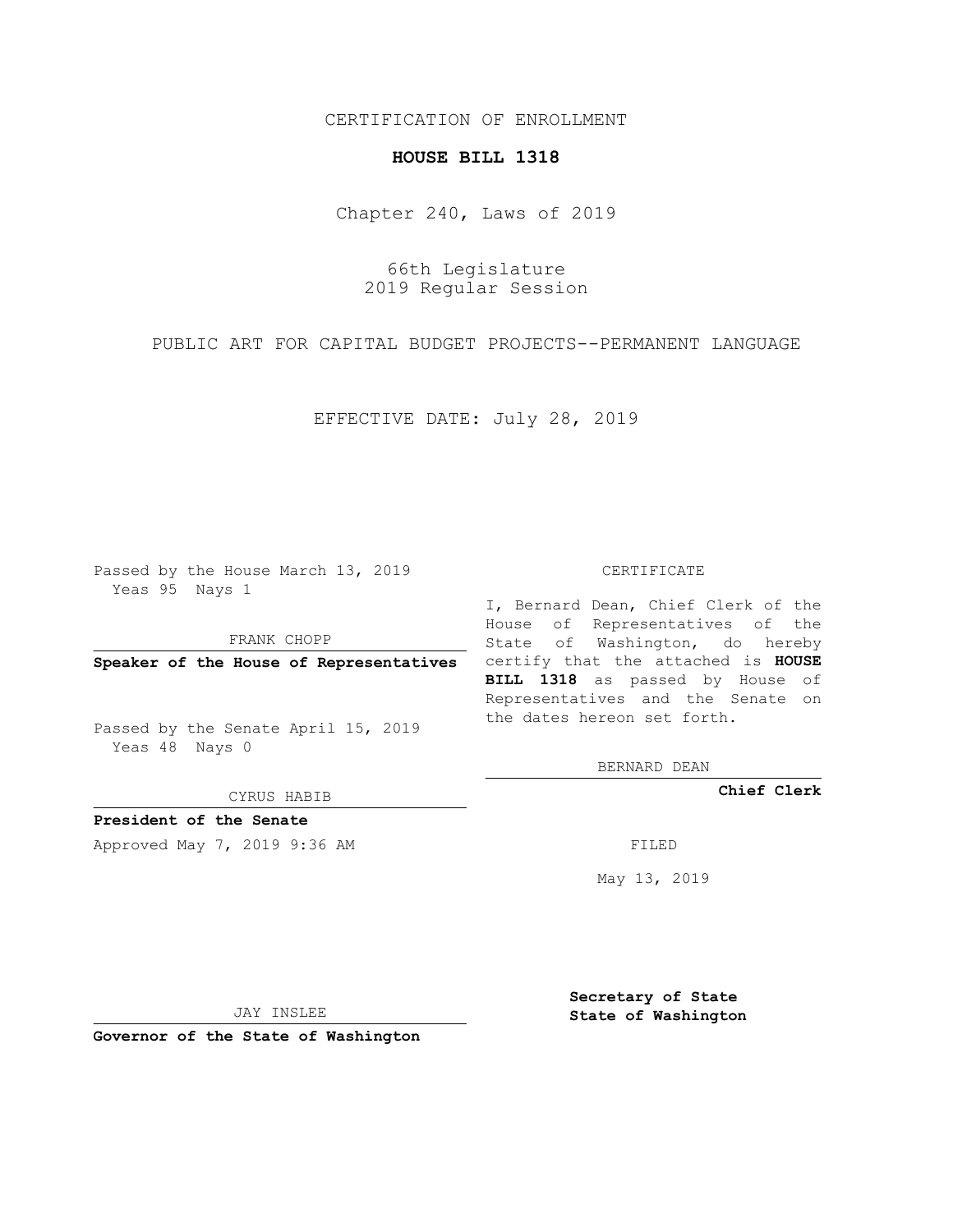## **HOUSE BILL 1318**

Passed Legislature - 2019 Regular Session

**State of Washington 66th Legislature 2019 Regular Session**

**By** Representatives Tharinger, Van Werven, Eslick, Ryu, Senn, Thai, Jinkins, and Wylie; by request of Arts Commission

Read first time 01/18/19. Referred to Committee on Capital Budget.

1 AN ACT Relating to making the public art capital budget language 2 permanent for efficiency; and amending RCW 28B.10.027 and 43.17.200.

3 BE IT ENACTED BY THE LEGISLATURE OF THE STATE OF WASHINGTON:

4 **Sec. 1.** RCW 28B.10.027 and 2018 c 2 s 7013 are each amended to 5 read as follows:

 (1) All universities and colleges shall allocate as a nondeductible item, out of any moneys appropriated for the original construction or any major renovation or remodel work exceeding two hundred thousand dollars of any building, an amount of one-half of one percent of the appropriation to be expended by the Washington state arts commission with the approval of the board of regents or 12 trustees for the acquisition of works of art.

13 (2) For projects funded in the ((2015-2017 capital budget and the 14 2017-2019)) capital budget, an institution of higher education, 15 working with the Washington state arts commission, may expend up to 16 ten percent of the projected art allocation for a project during the 17 design phase in order to select an artist and design art to be 18 integrated in the building design. The one-half of one percent to be 19 expended by the Washington state arts commission must be adjusted 20 downward by the amount expended by a university or college during the 21 design phase of the capital project.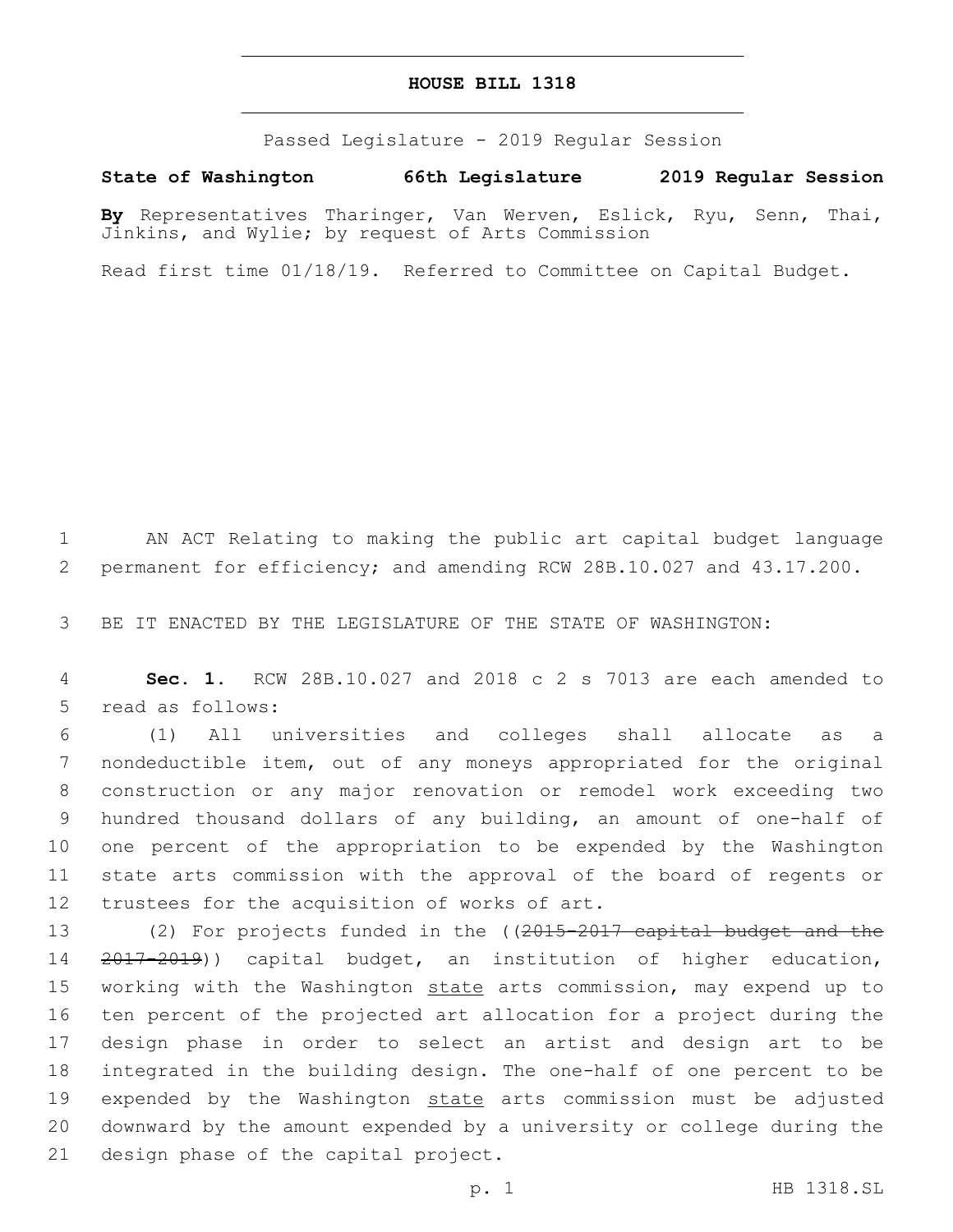(3) The works of art may be placed on public lands of institutions of higher education, integral to or attached to a public building or structure of institutions of higher education, detached within or outside a public building or structure of institutions of higher education, part of a portable exhibition or collection, part of a temporary exhibition, or loaned or exhibited in other public 7 facilities.

 (4) In addition to the cost of the works of art, the one-half of one percent of the appropriation shall be used to provide for the administration of the visual arts program, including conservation of the state art collection, by the Washington state arts commission and all costs for installation of the work of art. For the purpose of this section building shall not include sheds, warehouses, and other 14 buildings of a temporary nature.

 **Sec. 2.** RCW 43.17.200 and 2018 c 298 s 7016 are each amended to 16 read as follows:

 (1) All state agencies including all state departments, boards, councils, commissions, and quasi public corporations shall allocate, as a nondeductible item, out of any moneys appropriated for the original construction of any public building, an amount of one-half of one percent of the appropriation to be expended by the Washington state arts commission for the acquisition of works of art.

23 (2) ((During the 2017-2019 fiscal biennium,)) For projects funded 24 in the capital budget, a state agency, working with the Washington state arts commission, may expend up to ten percent of the projected art allocation for a project during the design phase in order to select an artist and design art to be integrated in the building design. The one-half of one percent to be expended by the Washington state arts commission must be adjusted downward by the amount expended by a state agency during the design phase of the capital 31 project.

 (3) The works of art may be placed on public lands, integral to or attached to a public building or structure, detached within or outside a public building or structure, part of a portable exhibition or collection, part of a temporary exhibition, or loaned or exhibited 36 in other public facilities.

 (4) In addition to the cost of the works of art, the one-half of one percent of the appropriation as provided herein shall be used to provide for the administration of the visual arts program, including